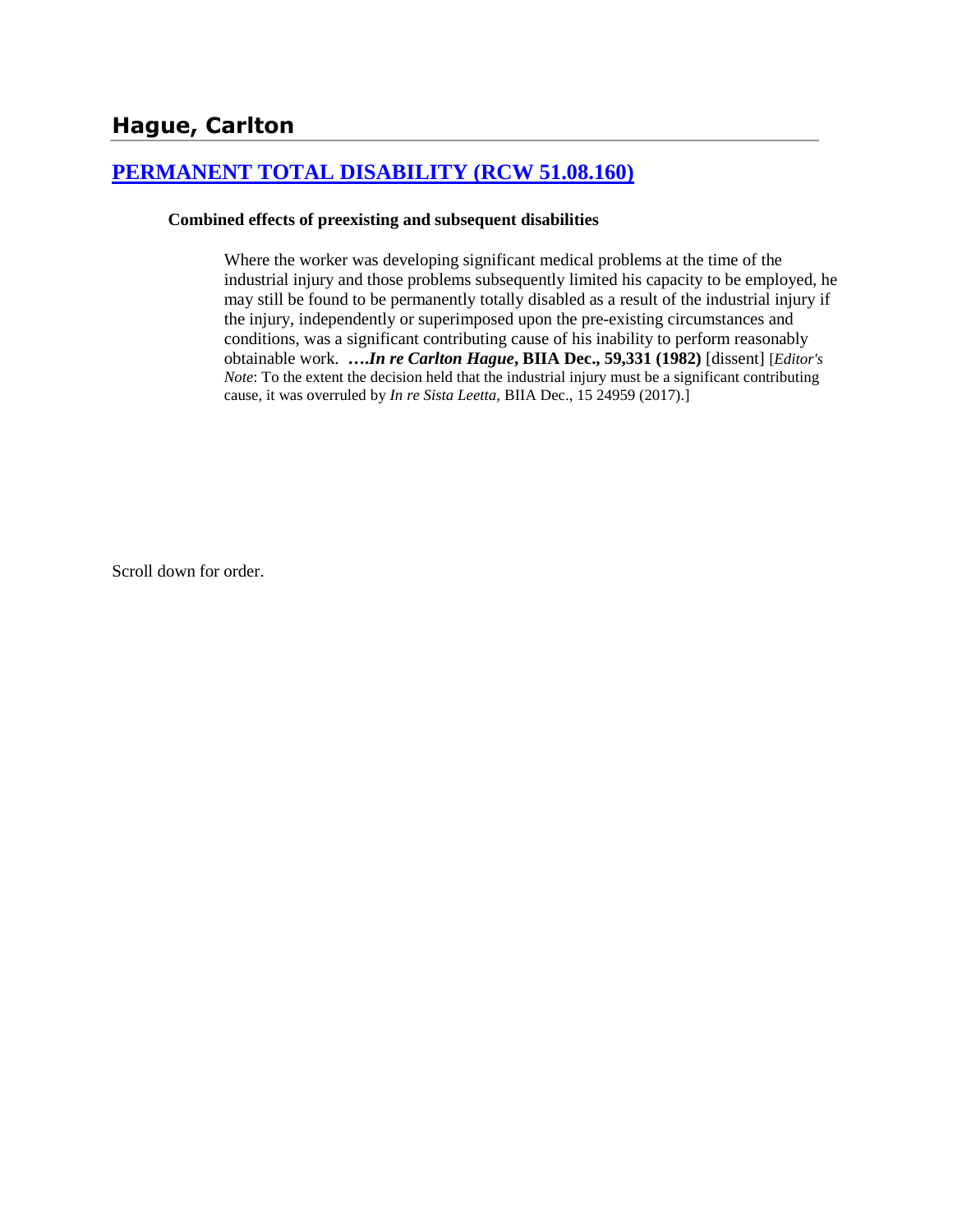## **BEFORE THE BOARD OF INDUSTRIAL INSURANCE APPEALS STATE OF WASHINGTON**

**IN RE: CARLTON HAGUE ) DOCKET NO. 59,331**

**CLAIM NO. G-901225 ) DECISION AND ORDER**

APPEARANCES:

Claimant, Carlton Hague, by Small, Winther and Snell, per Hollis B. Small and Gregory F. Logue, Walter S. Corneille, and Richard Weiss

**)**

Employer, Coastcraft, None

Department of Labor and Industries, by The Attorney General, per Anthony B. Canorro, Carol J. Molchior, and Janet R. Whitney, Assistants

This is an appeal filed by the claimant on April 24, 1981 from an order of the Department of Labor and Industries dated April 16, 1981, which adhered to a prior order closing the claim with a permanent partial disability award for unspecified disabilities equal to 5% as compared to total bodily impairment. **REVERSED AND REMANDED**.

# **DECISION**

Pursuant to RCW 51.52.104 and RCW 51.52.106, this matter is before the Board for review and decision on a timely Petition for Review filed by the claimant to a Proposed Decision and Order issued on April 12, 1982 in which the order of the Department dated April 16, 1981 was sustained.

The Board has reviewed the evidentiary rulings in the record of proceedings and finds that no prejudicial error was committed and said rulings are hereby affirmed.

This appeal was brought before the Board to determine the nature and extent of Mr. Hague's permanent disability causally related to an industrial injury of June 8, 1976, as of the date the Department of Labor and Industries closed his claim on April 16, 1981. Mr. Hague was injured while assisting a co-worker in the unloading of a heavy thermal-insulated window weighing "approximately 200 pounds". In the injury the claimant's lower back and legs were affected so that during the weekend he was barely able to move from bed. He sought the attention of a chiropractor, a Dr. Milasich.

As of the date the claim was closed, Mr. Hague complained of lower back pain with his right leg feeling partially numb and tingling effects in his left leg constantly In addition, he claims to stumble a lot while attempting to walk and to have difficulty sitting because of pain in his buttocks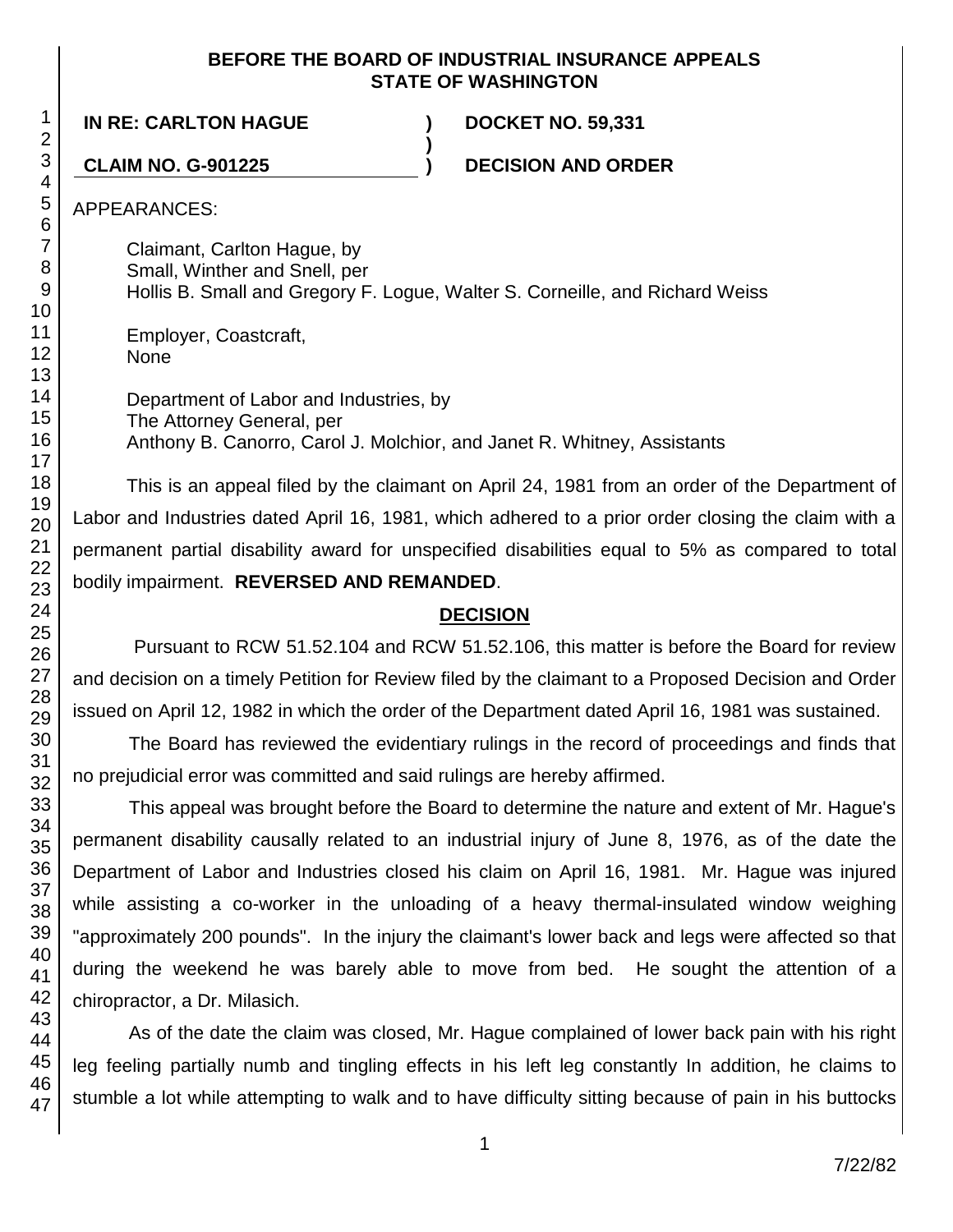and in the lower portion of his back. He claims to have physical limitations in bending, stooping, and lifting. Following his injury, Mr. Hague did return to work and on March 12, 1977, had occasion to jump over a ditch in a drain field and exacerbated his low back by the incident. It does not appear from the record that Mr. Hague attempted to establish this as a new industrial injury and it appears that he received treatment for that exacerbation from his chiropractor but it was not sufficient in and of itself to keep him from returning to work at the time of its occurrence.

In addition to the industrial injury and its exacerbation in 1977, Mr. Hague has had substantial other medical problems. In 1955, he had a heart attack. He has suffered from high blood pressure for 22 to 25 years and suffered a stroke in 1975, which affected his speech for a time but apparently caused little motor impairment. In 1977, he underwent artery bypass surgery in his groin to accomplish better circulation to his feet. The underlying cause for this surgery is not entirely clear from the record but it does not appear to have any relation to the industrial injury. In 1978, Mr. Hague suffered another stroke and shortly before his claim was closed began medication for diabetes.

What develops from the evidence in the record before us is a picture of a man who has had significant medical problems since the mid-1950's which now have progressed to a matter of obvious medical concern. Independent from his non-traumatic medical problems, Mr. Hague had suffered some prior injuries to the one for which the claim in this appeal was filed, but there is no evidence that those injuries resulted in substantial impairment.

In evaluating a worker's permanent disability, the trier of fact must be cognizant of more than the simple residuals of physical injury. Where the extent of physical impairment is the only issue for evaluation that is one thing, but where the ability to perform gainful employment is at issue, as it is here, we must look at the whole person. We must consider not only the physical infirmities from injury but superimpose those limitations upon the injured worker's pre-existent physical condition and give consideration to his age, education, employment history, retraining potential and other important socio-economic considerations. Pacific Car and Foundry v. Coby, 5 Wn App. 547 (1971); Fochtman v. Department of Labor and Industries, 7 Wn.App. 286 (1972).

The difficulty presented by the evidence from Drs. Bridgeford and Marks, as well as the claimant's testimony, is that it is difficult to determine precisely what abnormal medical conditions pre-existed the industrial injury, and to what extent those conditions presented limiting factors for the claimant's employability subsequent to the industrial injury. Despite the court of appeals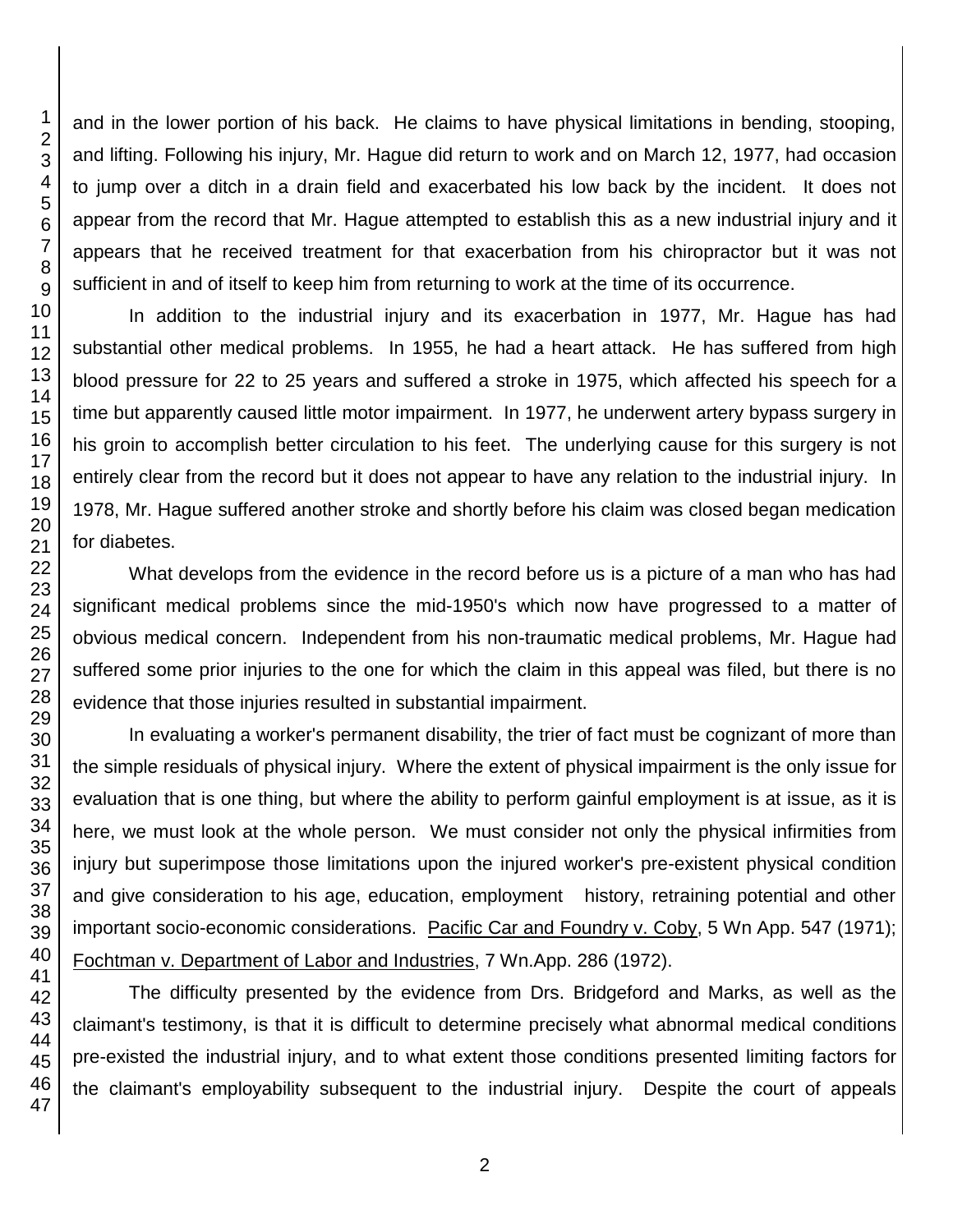observation in Allen v. Department of Labor and Industries, 30 Wn. App. 693 (1981) that Erickson v. Department of Labor and Industries, 48 Wn. 2d 458 (1956), appears to be sui generis, i.e., peculiar to itself, we do not understand the law to be that events and disabilities occurring wholly subsequent to the industrial injury should be considered and combined with the effects of the industrial injury in evaluating permanent disability. On the other hand, we do understand it to be the law of this state that even if an individual is unable to work because of conditions independent from and occurring subsequent to an industrial injury, that worker may still be found to be permanently totally disabled under the Workers' Compensation Act if a significantly contributing cause of the inability to perform reasonably obtainable work suitable to a circumstances and conditions. Shea v. Department of Labor and Industries, 12 Wn. App. 410 (1974); Allen v. Department of Labor and Industries, supra.

Viewing the evidence in the record in light of this understanding of the law, we cannot be blind to the fact that the claimant had to have had significant concurrently developing medical problems which necessitated bypass surgery subsequent to the industrial injury and necessitated the taking of diabetic medications subsequent to the industrial injury. We feel it a fair inference to conclude that the claimant was having significant circulation problems prior to his 1976 industrial injury, did suffer from high blood pressure, and was susceptible to cerebral vascular accidents or strokes. It is true that specific events resulting in employment limitations from those underlying problems occurred subsequent to the industrial injury. Still, it would be legally inappropriate to view those events as if in a vacuum and as if they had their inception from causes completely subsequent to the industrial injury.

The record is abundantly clear to us that Mr. Hague can no longer feasibly be considered for offering services in the competitive labor market. Although his limitations stem in major part from conditions which pre-existed the industrial injury and which worsened subsequent to the industrial injury, his 1976 injury is a significant contributing cause to his resultant disability. For this disability he deserves to be granted the status of a permanently totally disabled worker.

# **FINDINGS OF FACT**

After a careful review of the entire record, the following findings are made:

1. On June 28, 1976, the Department of Labor and Industries received an accident report in which it was alleged that the claimant, Carlton Hague, had sustained an industrial injury on June 8, 1976, while working for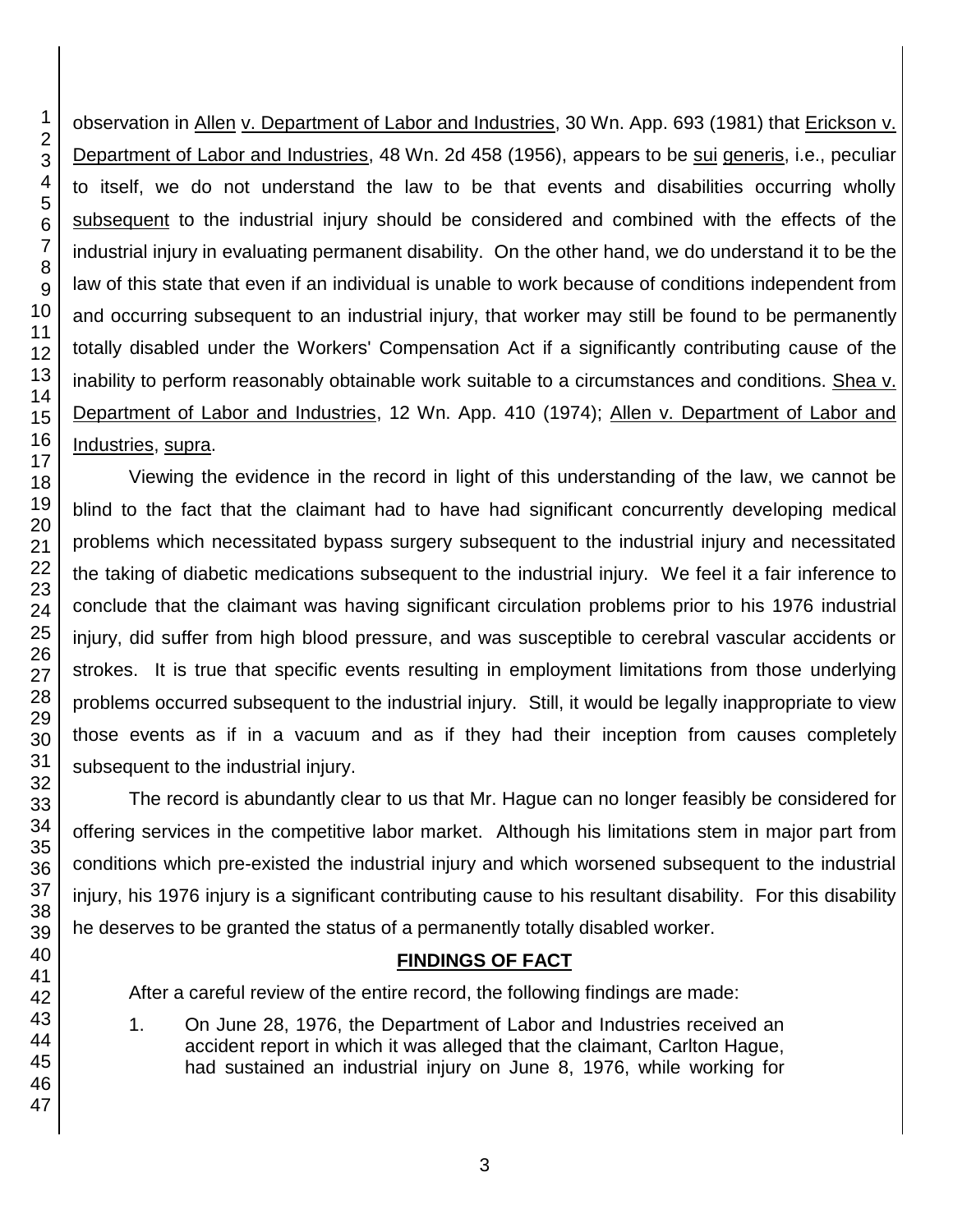Coastcraft. The claim was allowed, treatment provided, and time-loss compensation payments were initiated.

On June 29, 1979, the Department issued its order closing its claim with a permanent partial disability award equal to 5% of total bodily impairment. Following interlocutory action which held in abeyance that closing order, the Department issued an order on April 16, 1981 which adhered to the provisions set forth in its prior order of June 29, 1979. On April 24, 1981, the claimant filed a notice of appeal with the Board of Industrial Insurance Appeals. On May 21, 1981 the Board issued an order granting the appeal and directed that proceedings be held on the issues raised by the appeal.

- 2. On and prior to June 8, 1976, claimant had moderate degenerative changes in his lumbar spine, which were aggravated and caused to become symptomatic by his industrial injury of June 8, 1976.
- 3. On April 16, 1981, claimant was 63 years of age, a high school graduate, and had spent his working life as a glazier. Mr. Hague was not a suitable candidate for vocation retraining.
- 4. Prior to his industrial injury the claimant had suffered a heart attack in 1955, had high blood pressure, and had a stroke affecting for a while his speech. Following the injury, Mr. Hague underwent arterial bypass surgery to improve circulation to his legs, had another stroke in 1978, and began taking medication to control diabetes.
- 5. In March of 1977, while jumping over a ditch in the performance of his work with Coastcraft, Mr. Hague exacerbated his low back condition attributable to the industrial injury of June 8, 1976.
- 6. As of April 16, 1981, when viewed as a whole man, Mr. Hague was totally and permanently prevented from engaging in full-time gainful occupation on a reasonably continuous basis.
- 7. On April 16, 1981, as a result of his industrial injury of June 8, 1976, Mr. Hague had among others a condition diagnosed as the aggravation of pre-existing degenerative changes between the 4th lumbar and 1st sacral vertebrae, producing persistent pain in the low back and radiating pain into the legs. Said condition was fixed and further treatment was not indicated. Said condition was a significant contributing cause of claimant's total and permanent inability to work, when considered with the factors of his age, education, history of employment and lack of retraining potential.

## **CONCLUSIONS OF LAW**

Based upon the foregoing findings of fact, the following conclusions are reached:

1. The Board of Industrial Insurance Appeals has jurisdiction over the parties and the subject matter of this appeal.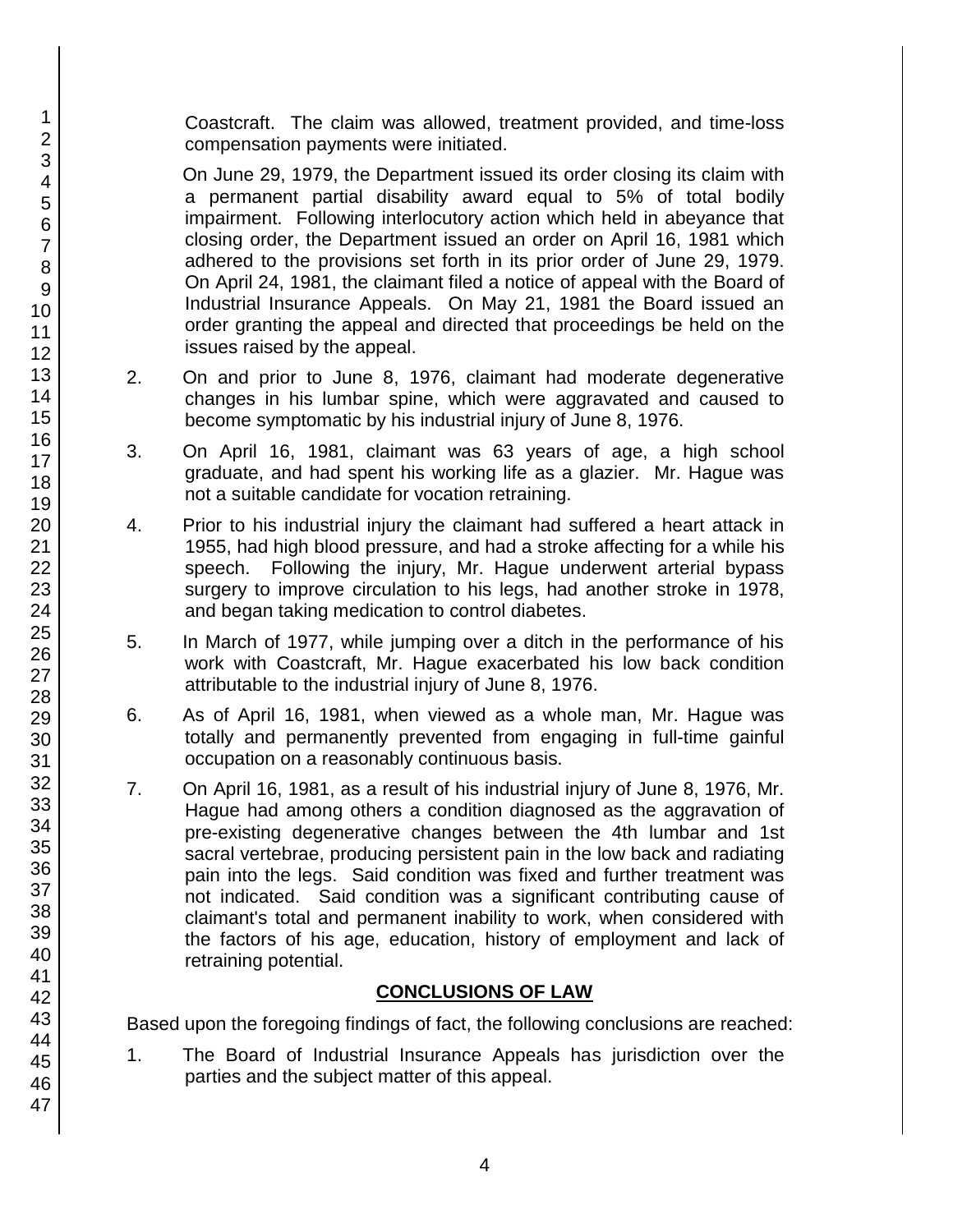- 2. On April 16, 1981, as a result of his industrial injury of June 8, 1976, Carlton Hague was a permanently totally disabled worker as defined by RCW 51.08.160.
- 3. The order issued by the Department of Labor and Industries on April 16, 1981, adhering to the provisions of a prior order which had closed the claim with a permanent partial disability award equal to 5% as compared to total bodily impairment, was incorrect, should be reversed and remanded to the Department with direction to award the claimant totally the status of a permanently totally disabled worker effective April 16, 1981 and to grant him all benefits concomitant to that status.

#### It is so ORDERED.

Dated this 22nd day of July, 1982.

### BOARD OF INDUSTRIAL INSURANCE APPEALS

| /s/             |          |
|-----------------|----------|
| MICHAEL L. HALL | Chairman |

Chairman

/s/\_\_\_\_\_\_\_\_\_\_\_\_\_\_\_\_\_\_\_\_\_\_\_\_\_\_\_\_\_\_\_\_\_\_\_\_\_ FRANK E. FENNERTY, JR. Member

### **DISSENTING OPINION**

The Board majority recognizes that the claimant has a number of serious physical conditions which are completely unrelated to his low back injury of June 8, 1976. These include, among other things, long-standing cardiovascular disease necessitating iliac bypass surgery, cervical spine abnormalities, the residuals of two strokes, and the disease of diabetes with attendant peripheral neuropathy in his legs. Of particular importance, one of the strokes, the bypass surgery, and development of the diabetes have occurred in the years since the relatively minor 1976 low back injury.

The majority says that these unrelated "concurrently developing" conditions played a "major part" in producing his ultimate employment limitations. I well unhesitatingly go further. I believe these unrelated conditions are completely responsible for his permanent total disability status finally existing in 1981.

The majority states that "...we do not understand the law to be that events and disabilities occurring wholly subsequent to the industrial injury should be considered and combined with the effects of the industrial injury in evaluating permanent disability." With this statement I agree, noting (as does the majority) Erickson v. Department of Labor and Industries, 48 Wn. 2d 458 (1956).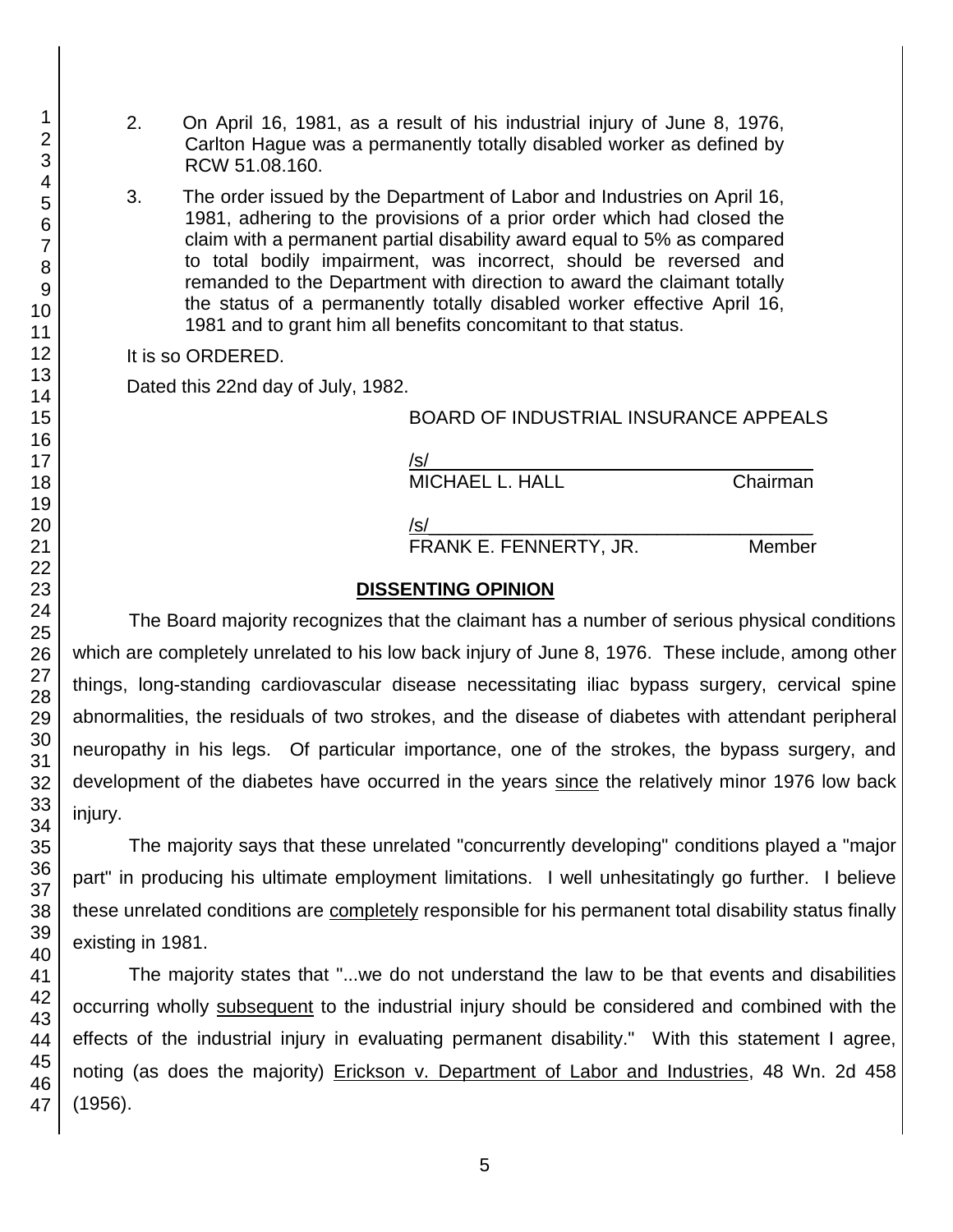The majority then states: "On the other hand, we do understand it to be the law of this state that even if an individual is unable to work because of conditions independent from and occurring subsequent to an industrial injury, that worker may still be found to be permanently totally disabled under the Workers' compensation Act if a significantly contributing cause of the inability to perform reasonably obtainable work suitable to a person's qualifications and training is in fact the industrial injury viewed independently or viewed as superimposed upon pre-existent circumstances and conditions." Cited in support of this statement is Shea v. Department of Labor and Industries, 12 Wn. App. 410 (1974), and Allen v. Department of Labor and Industries, 30 Wn. App. 693 (1981). With this understanding of the law, I disagree. Specifically, I disagree with the notion that a prima facie case for permanent total disability can be made based on an industrial injury being a "significantly contributing cause" of an ultimate permanent total disability. I do not view the Shea case as so holding. Nor did this Board in the recent case of In re V. Pearl Howes, Docket Nos. 58,356, 59,006 and 59,180, Decision and Order dated April 15, 1982. We there discussed the meaning of Shea and Allen, in part as follows:

> "Still, the Shea case did not deal with the combined effects of an industrial injury and a subsequent condition.

> Rather, it concerned a condition (vascular disease) which had its inception prior to the industrial injury and was totally disabling in and of itself. The impairment from the industrial injury (back condition), if believed, progressed independent from and subsequent to the disabling vascular disease to itself alone be responsible for causing Mr. Shea to be permanently totally disabled, even if the vascular condition did not exist.

> The Allen case to us merely would permit a jury to find that as of 1977 the disabling effects of an injury which occurred in 1965 was the proximate cause of permanent total disability. Prior to Allen, it would have been argued that an injury which had occurred in 1970 had to be supportable as the proximate cause of the resultant total disability, and the 1965 injury merely a condition upon which the ultimate cause operated. We understand the court in Allen to say that evidence will be sufficient to support permanent total disability if the disabling effects of an earlier injury progressed independent from the effects of a later less serious injury and such progression eventually results in preventing the worker from gainful employment.

> Clearly in Allen the facts, if believed, showed the earlier injury was the proximate cause of disability which progressed to total disability separate from the effects of a subsequent injurious event.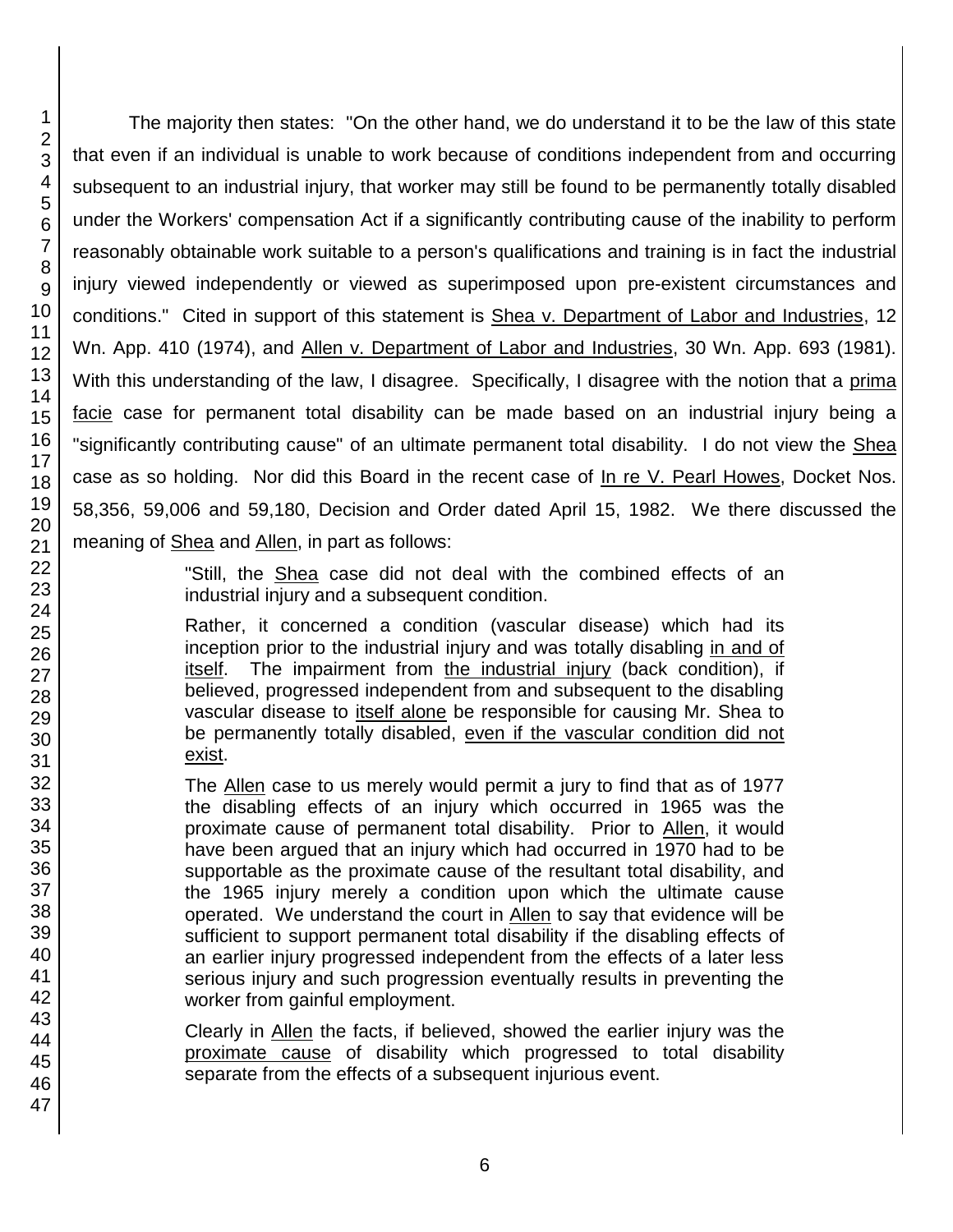Nowhere in the reported cases in this jurisdiction can we discover a fact pattern where a prima facie case for permanent total disability is based upon the effects of one or more industrial injuries combined with the effects of another condition, non-industrial in nature, which had its inception subsequent to the industrial injury or injuries for which compensation is sought." (Emphasis mine)

In short, in Howes we did not depart from the "proximate cause" test for some new and undefined test called "significantly contributing cause."

Of further importance, the appellate court which issued the Shea decision did not, and did not intend to, depart from the "proximate cause" test either. This was made clear by the court's subsequent decision in Wendt v. Department of Labor and Industries, 18 Wn. App. 674, at page 681, (1977). There, the court held as follows regarding a proposed jury instruction incorporating the "significantly contributing cause" phrase which had been used in Shea:

> "Wendt argues that he was entitled to these instructions under the rule enunciated in Shea v. Department of Labor and Industries, 12 Wn. App. 410, 529 P. 2d 1131 (1974). In Shea it was held that if a workman's industrial injury, considered separate and apart from his other bodily conditions, renders him totally disabled, then he is entitled to total disability compensation, even though he may also be totally disabled solely as a result of a condition not related to his injury. We do not agree that the Shea decision supports the giving of these instructions. Proposed instruction No. 12 simply lifts language from the Shea opinion at page 415; this language was intended only as an explanation for the holding therein and not for use as an instruction; to employ it in such a manner would only tend to confuse the jury on the terms "proximate cause" and "contributing cause." Proposed instruction No. 14 was also inappropriate because, while there was evidence from the Department's doctors that Wendt was totally disabled solely because of conditions not causally related to his industrial injury (left arm injury, cerebral vascular, and pulmonary deficiencies), there was no evidence whatsoever that he was totally disabled because of his industrial injury alone. On the contrary, as Wendt has so vigorously urged, his own medical evidence was designed to prove that his total disability was caused by his lightedup preexisting arthritic condition superimposed on his non injury-caused conditions. Therefore, the Shea doctrine was not applicable and the trial court correctly refused the proposed instructions." (Emphasis by the court).

The court's further discussion in Wendt makes it clear that the vague and indefinite test of "significantly contributing cause" is not appropriate, and the test of "proximate cause" between an industrial injury and an ultimate status of permanent total disability is still a requirement of our law.

1